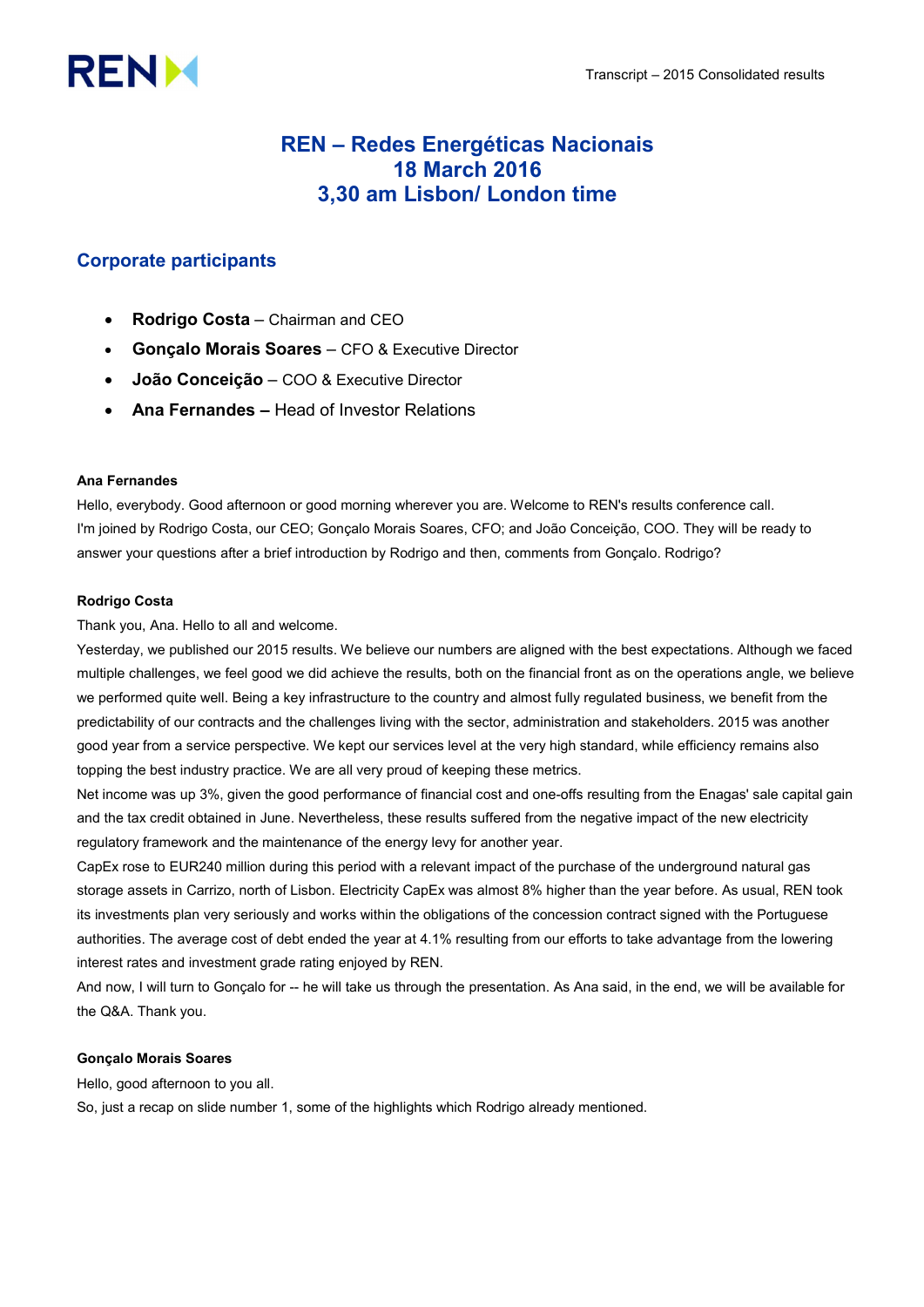

So, our net profit was up 3%, as you know, because the mixture of recurring and non-recurring impact normally on the negative side. We have the new regulatory period, which has an impact in cost -- in revenues that was completely expected, and as was said, also the maintenance of the levy.

On the other side, you have the sale of Enagas and the financial results and we had also a non-recurring tax credit, which helps manage net profit this year.

EBITDA was down slightly 3% and mainly given the evolution of the rates and of the revenues we get from the assets. CapEx and transfers to RAB were actually slightly above or above the average we are expecting in the business plan, as we have this 2%, let' say, specific assets that were bought last year.

If you want to switch to slide number 3, immediately, so just to move, so I'd say the slide as you know illustrates basically the main impact we have in our revenue. So we came from year 2014 with still somehow slightly higher rates, which came down a lot during the year 2015 and so the base RoR in electricity came from 7.8% to around 6%, also because of the change in the regulatory period, and on the gas side, it only came down to 7.3% which as you know is our basis for -- where we are now.

On slide number 4, you can see how the investment plan and as I said, CapEx went up, but if you exclude the new caverns which were already regulated assets in the space, we would be, let's say, within the scope of the business plan and we'd be on average similar to the year before. So, I'd say, nothing very different, but we were able to buy these two assets which was very important for us.

In terms of transfers to RAB, let's say that there was a decline excluding the caverns, but which is also, let's say, normal and it depends on any given year on how construction is done. But then with the caverns, we were able also to grow transfers to RAB around 19% which was on the operating side a very important result.

If we could move to slide number 5, we see how the average RAB evolved; let's say, no major story here. The main difference is the increase in gas, which is much higher than in previous years. But apart from that, what you see is a normal decline on the lands and then the normal re-composition of the mix between electricity with premium and without, as without is being amortized and the new investments are then 99% or more with the premium.

Looking at slide number 6 and looking at RAB remuneration, what can we see? We see the dynamics that I spoke about before. So on the electricity side, we basically see the impact of the rate of return and it has an impact of more than -- around EUR45 million and results, as I said, not only on the fact that it is in the first year of the new regulatory framework for electricity, but also the fact that at the beginning of 2015, there was a large decrease in the rates in the market, given the intervention of the ECB, which occurred again this year, but occurred last year also at the beginning of the year. In the gas, let's say that there is a lot of stability and so assets go up, rates come down a little bit, but actually there is a slight increase in terms of remuneration.

Looking at slide number 7 and OpEx, we see that there is, let's say, a maintenance of cost in terms of total OpEx and this is mainly driven by a continued decrease on the personnel side and a small increase on the external supplies, and some of these results on some non-recurring consulting costs that we have in 2015, but also by some costs on the operation and maintenance, as you know, some programs are not done every year, and this year, we did some maintenance in some specific areas of the network, which are not repeated every year and made that specific cost increase in this year in specific, but it's something that will not be repeated every year.

In terms of slide number 8 and the evolution of core OpEx, so it's more or less stable as we said before. So there are no major news. Let's say that the main message here is, is also that although we are extremely committed to continue to drive efficiency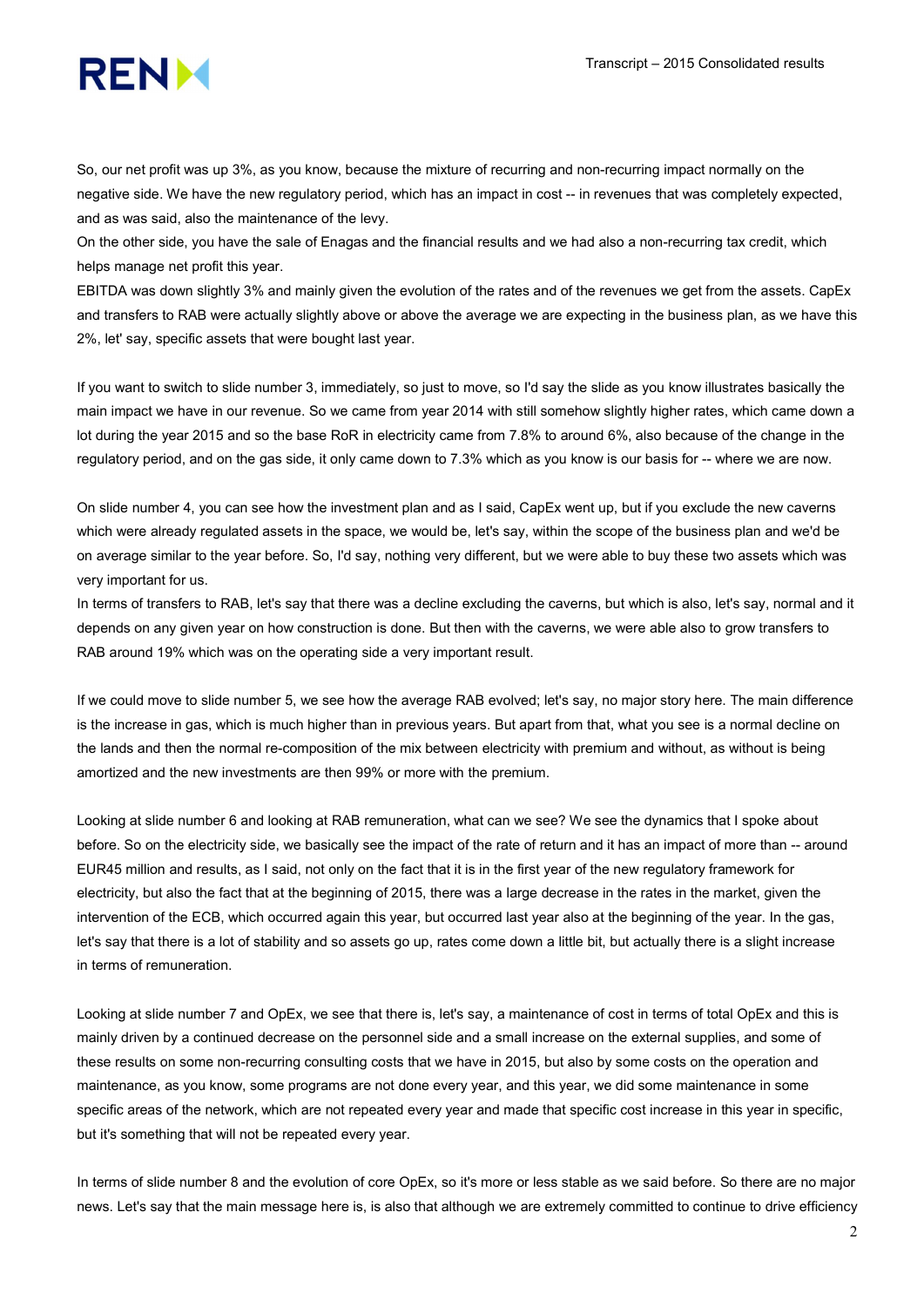

in the Company and meet regulatory targets which we have set by the regulator, at the same time, we are already pretty efficient company and in that sense, the reduction of costs in the future, as we've been telling you for the past year, is going to become more challenging even though it continues to be a priority for management.

So in slide number 9, you see the overall picture of EBITDA. So basically, decreasing asset remuneration and compensated by depreciation and the Enagas stake sale.

Looking at slide number 10 and looking at below EBITDA, you see depreciation [was also] evolving in line with the evolution of the assets. Financial results, I'll comment a little bit more on the next slide. But it is the reverse side of how the rate of return evolves on the revenue side, so this is always, as you know, the hedge that we have here. So, when you see EBITDA come down because of the rates, you see this also come down in vice versa. So let's say that it is within expectations, but better; it is the same logic, but better than we have expected and I think it went in a very positive direction.

Taxes, as you see, we still have a very large weight of the special levy and we [consider to factor in] the EUR25 million. The rest of the taxes, we were able to actually decrease, it is a non-recurring tax credit of almost EUR10 million, but it was an important tax credit nonetheless that we fought to get.

In slide 11, I'm talking about average cost of debt. Looking at the original debt, so I think that we have an expectation to be slightly higher, but we were able to end the year at 4.1%. It was a good evolution in terms of our average cost of debt. Regardless of what is [embedded in] the market and what happened to the Portuguese sovereign, the reality is that not all companies were able to decrease average cost of debt this way, and we were. So I think this was a good refinancing effort that we keep on doing.

Net debt is, let's say, more or less stable. It increased close to EUR30 million. As you'll notice, we paid special levy price this year, because the one referring to 2014 was also paid in 2015, so that explains more or less the main fact that it is not stay completely stable, but as we say, we are continuing to be committed to maintaining investment grade credit metrics. And as you know, we are the only Portuguese issuer, which is still investment grade in all (technical difficulty).

Looking at slide number 12, we're just wrapping up in terms of the net profit. So basically, you have a negative impact that comes from EBITDA which is compensated with below EBITDA items, and so net profit is -- we were able to grow net profit 3% last year, although on a recurring trajectory, this actually came down around [16%].

So in terms of main conclusions, I think it was a pretty positive year with the evolution, both on the operating and on the financial side. And this year is going to be also an interesting year and a challenging year, but we will wait for your questions to give you some feedback relating to any news we have regarding 2016 and then Rodrigo also mentioned the dividend policy that as you know we announced yesterday.

Okay. Thank you very much. If you have any questions, please go ahead. Thank you.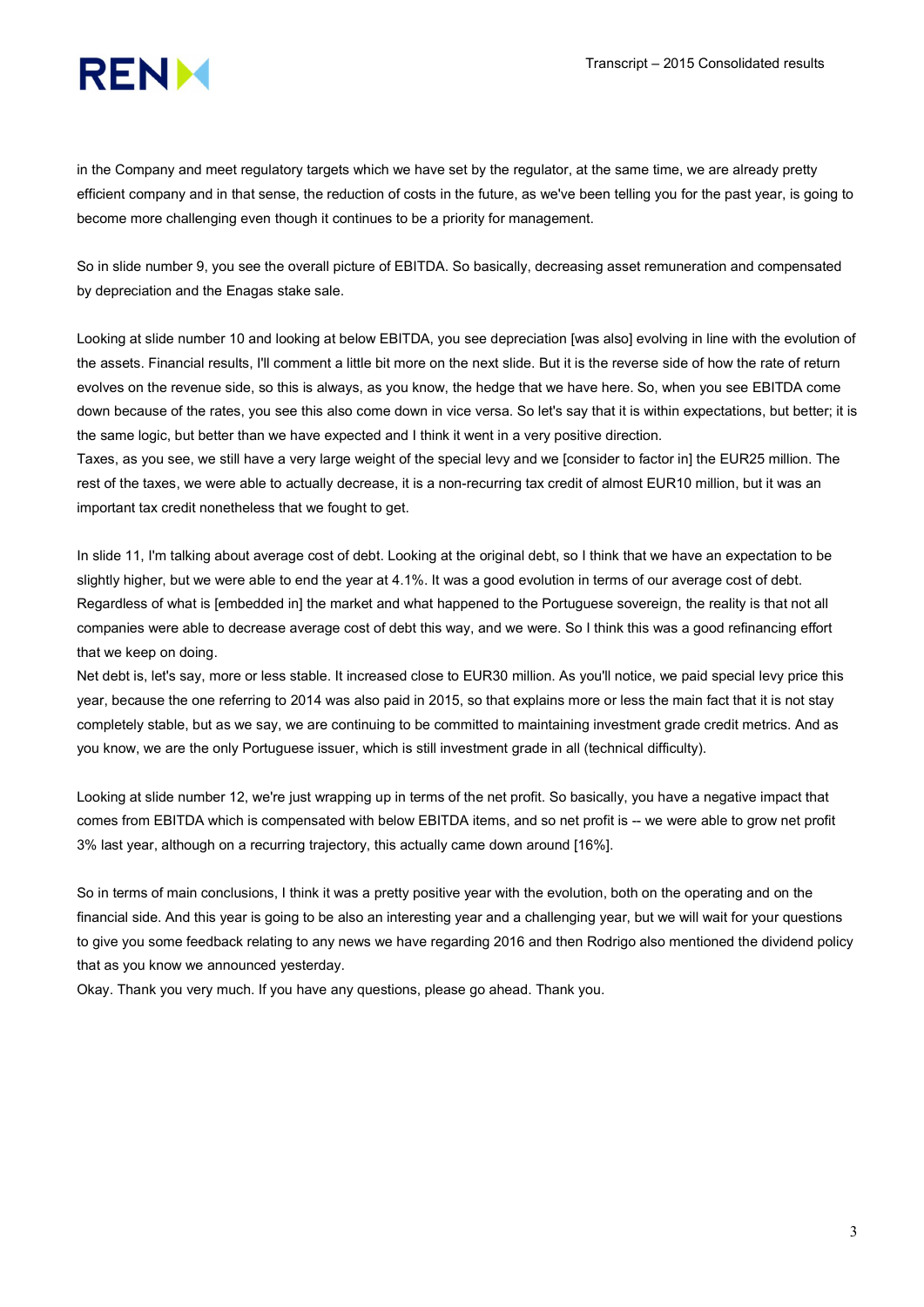

# Q&A

## Gonzalo Sanchez-Bordona - BPI - Analyst

Thank you for taking my questions; I have two, if I may. First one would be on, if you could provide us with an update on what is the status of the legal process against energy tax in Portugal. I guess it was only 2014; if you could also update us on what happened with 2015 if you're going to challenge that or it was already challenged. And the second question would be on the CapEx expectations for 2016. I just wanted to know if you still expect EUR200 million for this year or you expect any delays in light of all the issues you had with the regulator, both on the electricity and gas plants.

## Rodrigo Costa

(technical difficulty) it's complex. Okay. I just repeat. Yesterday, we had the opportunity to go through the legal process that we are in regarding the sales, it's complex. It's composed of several smaller processes. We usually do not make any comments while the situations are moving forward, there is nothing new. It's everything that is happening is public, there was the arbitration court decision on one small case. We will appeal to the constitutional court. That's the strategy we are following. And I don't think we will have news in the short term. As I said, this is always the – these processes always take some time. Regarding the question about [paying], we also made it public. We have been paying -- we paid the first two years. And of course, we will keep challenging the decision, but this is the court of law. We cannot make that on who is going to win, who is going to lose. We believe we are right, but in the end of the day, it's not our decision, and of course, we will comply with whatever is the decision taken. We believe we are doing the right thing to defend basically our stakeholders, our Company, but nobody can be sure what's going to happen. And we know this is -- this processes take time. In fact, this is one of the reasons why we decided on the strategy and I'm repeating myself a little bit, we leave it to the legal teams to manage the dispute and that's why we are able to have the management focus on the operations, on the finance

side of the business, on people and which for us makes a lot of sense. Gonçalo?

#### Gonçalo Morais Soares

So relative to CapEx, so to give you a little bit, so what is presented on the business plan was not EUR200 million, it was the EUR175 million to EUR200 million on average. What you'll see that on the first year 2015, we actually were above that average because of those two caverns, so what you see is probably going to be the CapEx number on the lower end of that interval that was given to you on the business plan.

And we're also going to ask João, the COO, to comment a little bit on what you said about the regulator and the CapEx (technical difficulty).

#### João Conceição

#### Thanks, Gonçalo.

Just to complement on what Gonçalo just said is that on these recent assessment that the regulator did on our CapEx plan, honestly, the thing as we see it, it has to be analyzed on a medium term because on the very short term this has in our opinion very small impact because these projects are almost ongoing. So, just complementing what Gonçalo said is that we feel comfortable that we can maintain what we said in the business plan that we will have an average of EUR175 million to EUR200 million average CapEx on an yearly basis.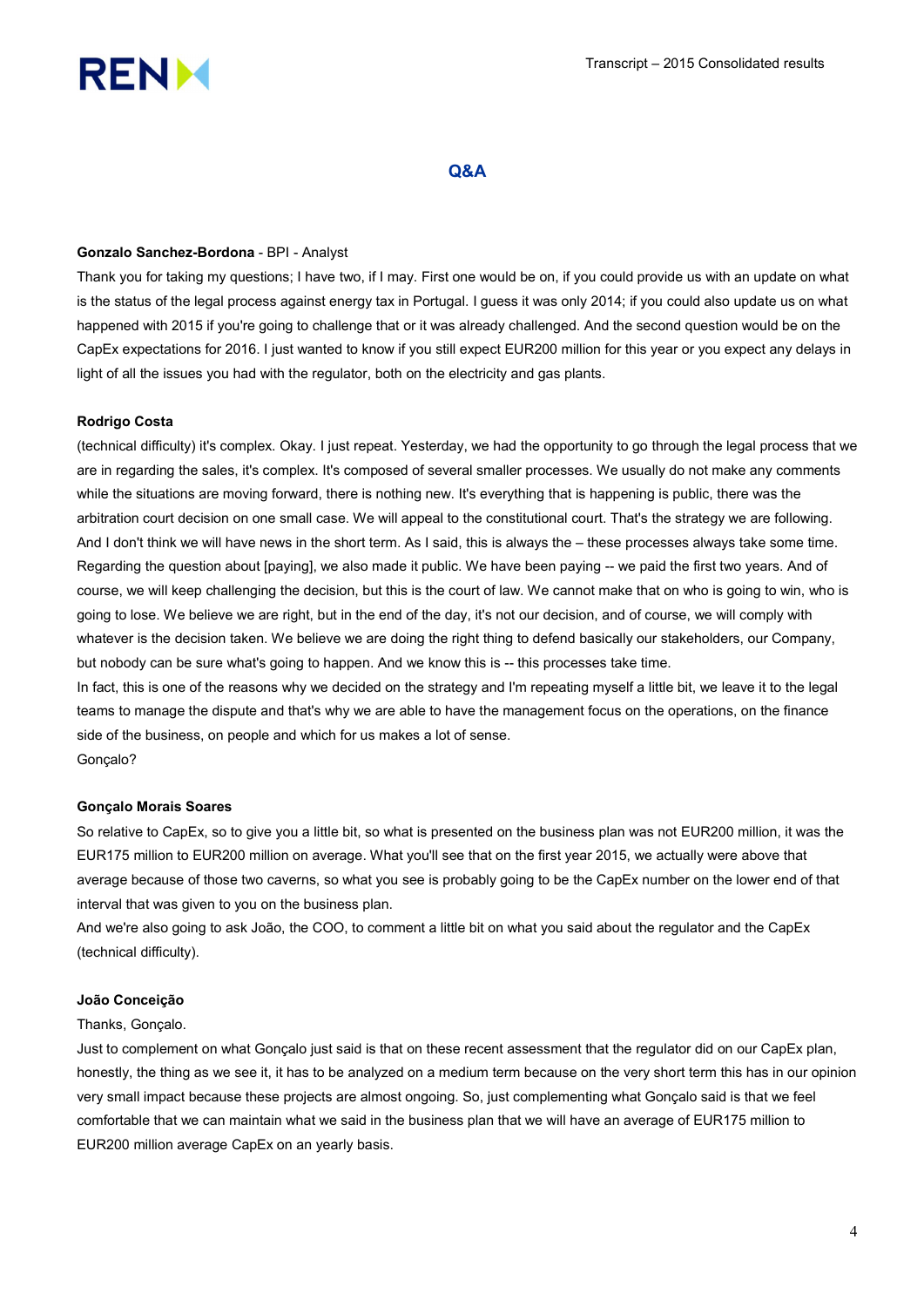

#### Fraser McLaren - BofA Merrill Lynch - Analyst

I have three short questions, please if I may.

First is just a follow-up on the energy tax and I'm just wondering if you expect the government to respect the planned reduction for this year and next year in the energy tax. And number two is a follow on from that really in relation to when you expect to next assess with the actual dividend policy. And then lastly, are there any other tax items outstanding that you're speaking to the authorities about, or is the one reported in the year just ended the most -- at the most significant and the only item?

#### Rodrigo Costa

On the expectation, as you know and we all know, we have a new government in place. And they approved each year on budget. We've just got the approval for the 2016 budget. There was a lot of rumors, discussions, expectations, in the end what happened was what basically at this point we were expecting. And it's just too early to talk about what's going to happen next. There is no -- we know this is a -- Portugal is a small country,

we have some economic challenges. I think this new government is making their progress. We believe that in terms of our activities, things should be more or less according what are our plans.

Sometimes, we do a little bit more projects, sometimes we do less projects, some go faster, some go slower, but in the end of the day, since we are a very conservative company and we are very careful in the way we plan and we do understand the situation of the country, I would say that we are not expecting any major setback, and we -- in the end of the day, we believe this becomes [a watch]. A few things go well, a few things go very well, a few things go less well, and in the end of the day, we are able to follow the course of action, and things should be pretty much according our strategy in everything.

Regarding the dividend policy, as you know, we are proposing the dividend for this year. We made our statement last year when we presented the strategic plan. We also are following the course of action and that's all we can say. We are a people that are professional, we can commit what we can commit. One thing is on intention. In this case now, it's more than an intention. We are proposing the same dividend and once again, we will follow the strategy that we presented to all of you. We are not expecting changes to that one.

And then last question, apologize for giving you a little bit of the same answer, but also in terms of tax disputes, legal disputes that we may have with authorities whether they are tax authorities or other, our portfolio is a portfolio of small things. We have nothing major to report at this point, we believe, which will have any significant impact in the Company.

#### Sara Piccinini - Mediobanca - Analyst

Thank you for taking my question. I have a few, if I may.

First of all, regarding the new government in place, they have just approved the budget law for 2016. There are also some measures like the revaluation of the assets. I am just wondering which is the guidance for your taxation in the next year's - until the new -- the business plan.

The second question is on investment. So considering the average investment of EUR175 million, EUR200 million that you guided for, I saw that you are increasing the investment in the assets with premium. So, will you continue with the strategy and therefore we can assume that the asset base for electricity will be 70% of assets with premium and 30% of assets without premium over the length of the business plan.

The third one is on the gas regulatory review. If you can provide some indication on the timing that you expect for the final ruling if I'm not wrong, the regulators should give you some indication in April and then final ruling will be published in June. So, what is your feeling on that?

And finally, also curiosity, I know that your assumption is to maintain your current level of debt, but I was wondering if that you are considering eventually the sale of the Red Electrica stake in the future?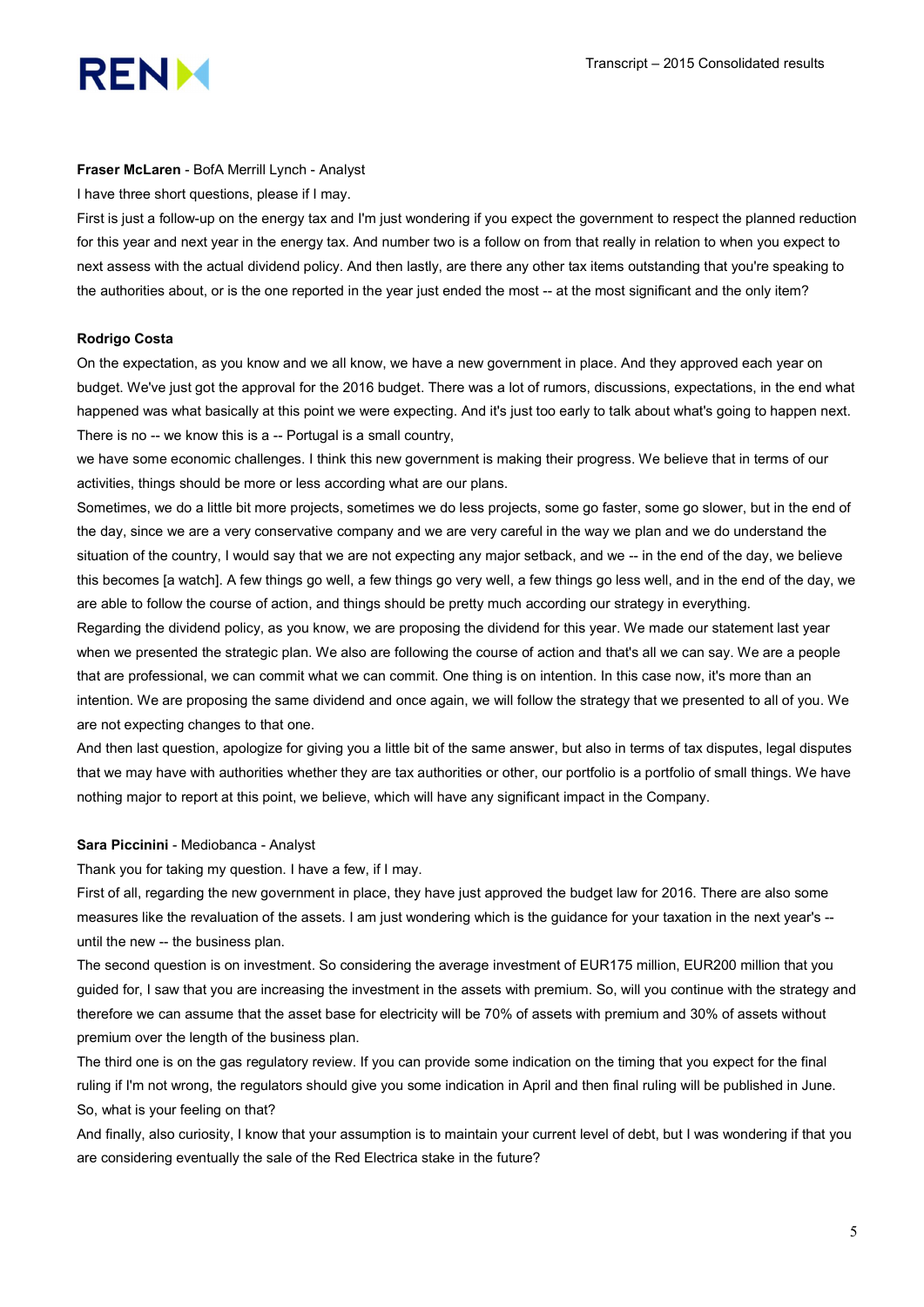

#### Rodrigo Costa

Okay. You asked a big set of questions. The sound was not perfect, I'm not sure if we were able to capture all the questions.

Sara Piccinini - Mediobanca - Analyst I can repeat, if you're --.

Rodrigo Costa No, no, it's okay.

Sara Piccinini - Mediobanca - Analyst Okay thank you.

#### Rodrigo Costa

We'll do our best and if something is missing you let us know, if you don't mind.

Sara Piccinini - Mediobanca - Analyst Okay.

#### Rodrigo Costa

I am just going to make overall introduction to some of the points you cover, because some of the point has to do a lot about government. And as I said, this is -- the new government is in place, the ink of the new budget, it's not dry yet, because it has just a few days. And we are still going through everything. We don't see any major surprise, but a lot of things will happen. And as I said, we are not -- we are always expecting that in the end of the day, a few things will be positive, some will be less positive, but we're not really too worried about anything special. We know with what we can count. And with that said, we'll see how much we can -- how much information we will be able to provide regarding your questions on the regulation, the average taxation for this year, the question about the CapEx with premium, without premium, the regulatory timing and current debt and the sale of Red Electrica, which to that one, we have no plans to at this point to sell that stake. I'll leave it to Gonçalo.

#### Gonçalo Morais Soares

[Chewing] over some question, I'll probably then ask João to comment on the regulatory review on gas.

On the taxation, what we can tell is that the budget has no changes. So, better you could expect if anything is okay, the same kind of effective tax rate that we have this year, taking out the non-recurrent impact, so around 28% something like that, we're not expecting to be very different from that.

On the CapEx side, yes, you can expect that 99% to 100% of the CapEx that we do in electricity will continue to be with premium. So that is the normal kind of evolution. So on your model, that's what you should assume, that's what has been happening in the last six or seven years, and so that's what you can safely assume.

On the (inaudible) asset, although it is good to have that flexibility, we have no plans regarding to the sale of that asset. Regarding to the regulatory effect on the gas side, I will ask João to give you a small update (technical difficulty) to you what the timing on the news of that is.

#### João Conceição

Thanks, Gonçalo.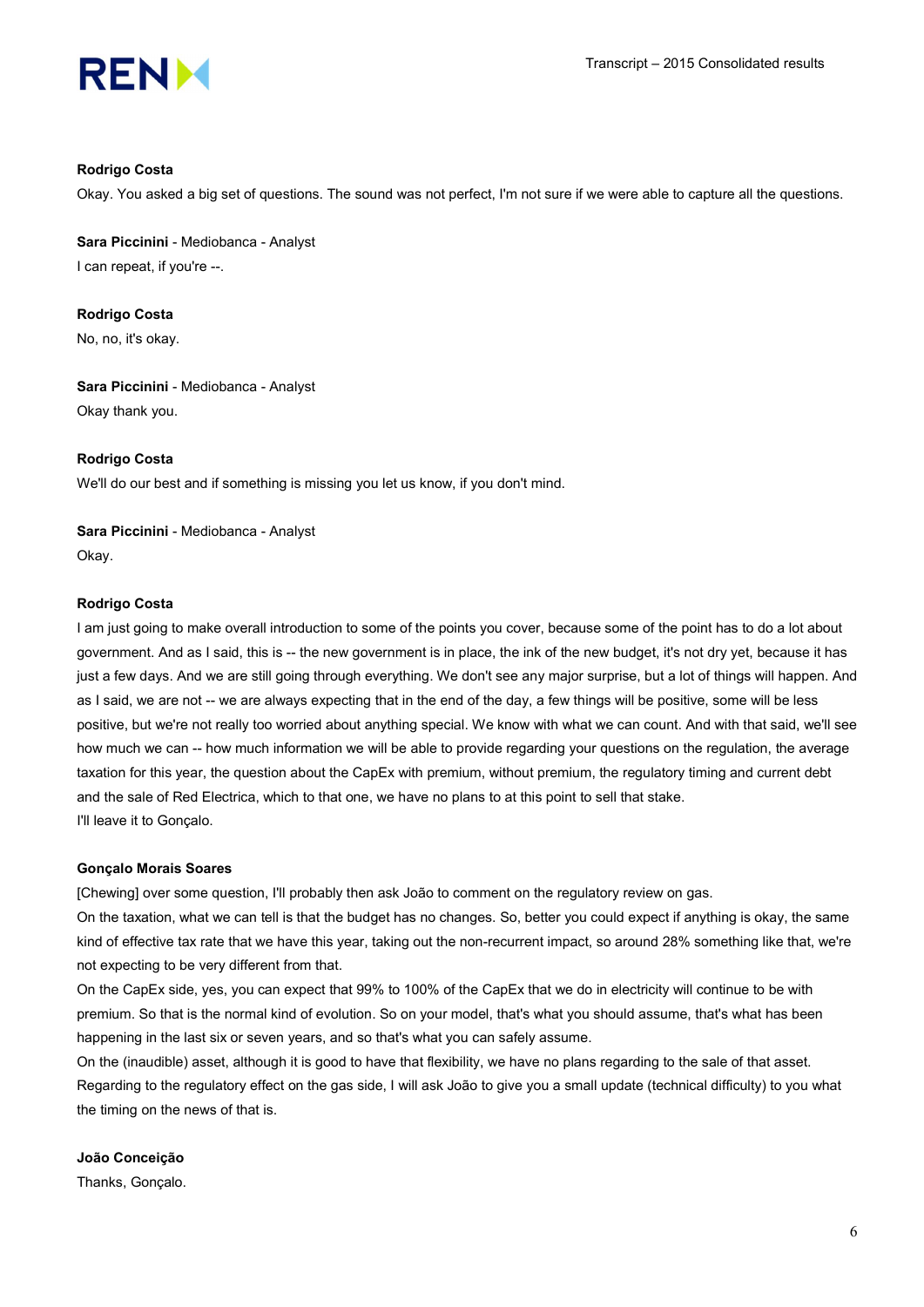

Just starting from the end, in terms of timing, as you said, we will have news from the regulator by April 15, and final proposal by June 15. Between these two days, the interactions -- final interactions with the regulator through the tariff council and obviously some informal interactions from -- between us and the regulator.

In terms of expectations, what I can tell you is that we are watching and what's going on in terms of regulatory trends in Europe and specifically in what concerns to the rate of return, we are expecting some adjustments mainly to incorporate what's going on in terms of the evolution of the cost of debt. Apart from that, we think that the regulatory model we'll follow very much closely what we have today and we are not expecting any big change in this regulatory model.

#### Rodrigo Costa

Sara, can you now let me know if we were able to address (multiple speakers)?

#### Sara Piccinini - Mediobanca - Analyst

Yes. Thanks a lot. Yes, yes, very clear. Thank you so much.

## Nelson Bernardino - Haitong Securities - Analyst

So just a couple of questions regarding investments outside of electricity and gas. I wonder if you have any update on attempts to invest outsider of Portugal. As this is a space that it's becoming more and more crowded, do you have a particular strategy or are you maybe thinking of leaving this space? And also, could you comment on some recent news that the telecom network of the train lines in Portugal might be up for sale the concession, and in the news, it was explicitly quoted a Spanish model, which ended up bought by Red Electrica, is this kind of asset that you maybe would be interested to look at and expand your telecom business?

#### Rodrigo Costa

On your question about the investments outside our Portuguese activities, we didn't made any change to the strategy plan we presented more or less a year ago, we are also following the course of action. And some of you probably remember when we presented the plan, we said exactly some of the things you just asked, the space is crowded, we need to be careful. We only have a small amount of funds available to invest. And of course, with all these restrictions, our ambition is -- it is, still is, very, very limited, and that's how it's going to stay. We keep looking, but so far, we didn't came up with any solution for this area. It is true that the space is very crowded. This is a very attractive space, especially the space we like, which is the regulated international infrastructures that are critical for the countries, because we have plenty of challenges all the time with regulators, with governments, but the fact is nobody can live without us, and if we are committed and if we deliver a good job, I think this is a great business to be in. Of course, we always have -- we have to have some modest ambitions, because the country is under pressure, but still we are very happy with what we're doing today. And that's why not finding any investment outside of the country doesn't create us any eyebrows. We feel fine. The day we find something, which will come probably one day, if it doesn't, we will keep being happy and doing -- and delivering our numbers.

On the second question, it's a little bit of the same story. We are always looking into opportunities. If something happen, we don't know exactly what's going to happen, how is going to happen, we don't have no idea, nothing is public yet as far we know. There is no process, just a lot of talking, which is normal in these cases. There has been a lot of talking since a few years now. And if some comes up, if you ask me are we going to take a look, obviously, we will take a look, because as you know, we already have a small telecom area inside REN, it's something that makes a lot of sense for us, because in fact, we cannot subcontract what we do, we have to manage. This is a critical part of our assets. Then, this business is not strange for us, especially this type of business, which is basically -- they are also capacity businesses, but we'll see. For sure, we have nothing to report. There is no process in place at the moment as far as we know. And but that's a very, very straight forward answer.